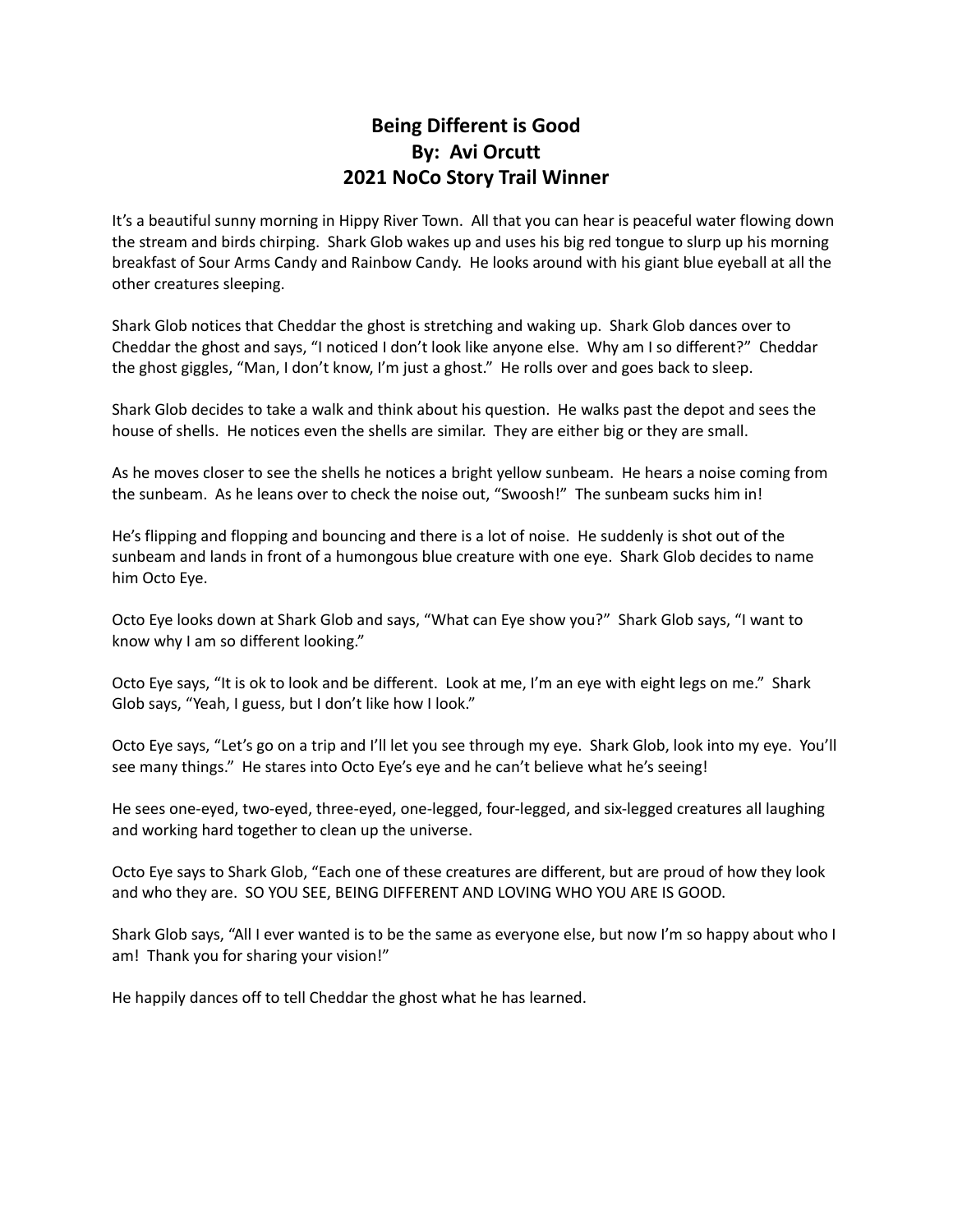## Lots of Strange Creatures by: Ava Gleitz 2020 NoCo Story Trail Winner

In a dusty old suitcase, somewhere far, far away, there's a book about strange creatures and how they spend their days. Now, these creatures are rare, and like to stay out of sight, but I'll tell you a few stories, so you'll know what they're like.

There are creatures called Keftly, with yellow fur and big paws, who like to go on walks and take naps by waterfalls! Keftly's are warm, and they like to give hugs, and they also make friends with lots of ladybugs! If you see a sleeping Keftly, don't go too near, but sing a nice song for the sleepy Keftly to hear!

Then there's Gellaqua! These creatures are small blobs of water that roll around, but it's not very often one of them gets found. They like to play tricks and they like to play games. They like to play lots of very silly things! If you see a Gellaqua, there's no need to be scared! If you like to play games, then you're very prepared.

The next is a Neptill, who are green and look like fish, but they have one great big eyeball that cannot be missed! The eye of a Neptill can be any color, and no Neptill's eyes look like another! If you see a swimming Neptill, compliment its eye, and then it will jump from the water and fly!

There's just one more creature I want to discuss, and that is the marvelous Rondombombuss! This creature can spin, cartwheel, and flip! This creature is happy when it makes a loud "PIP!" If you see the Rondombombuss, you're in for a treat, because a playdate with Rondombombuss simply cannot be beat!

So, those were the creatures you've never heard of before, But I think you could come up with even more!